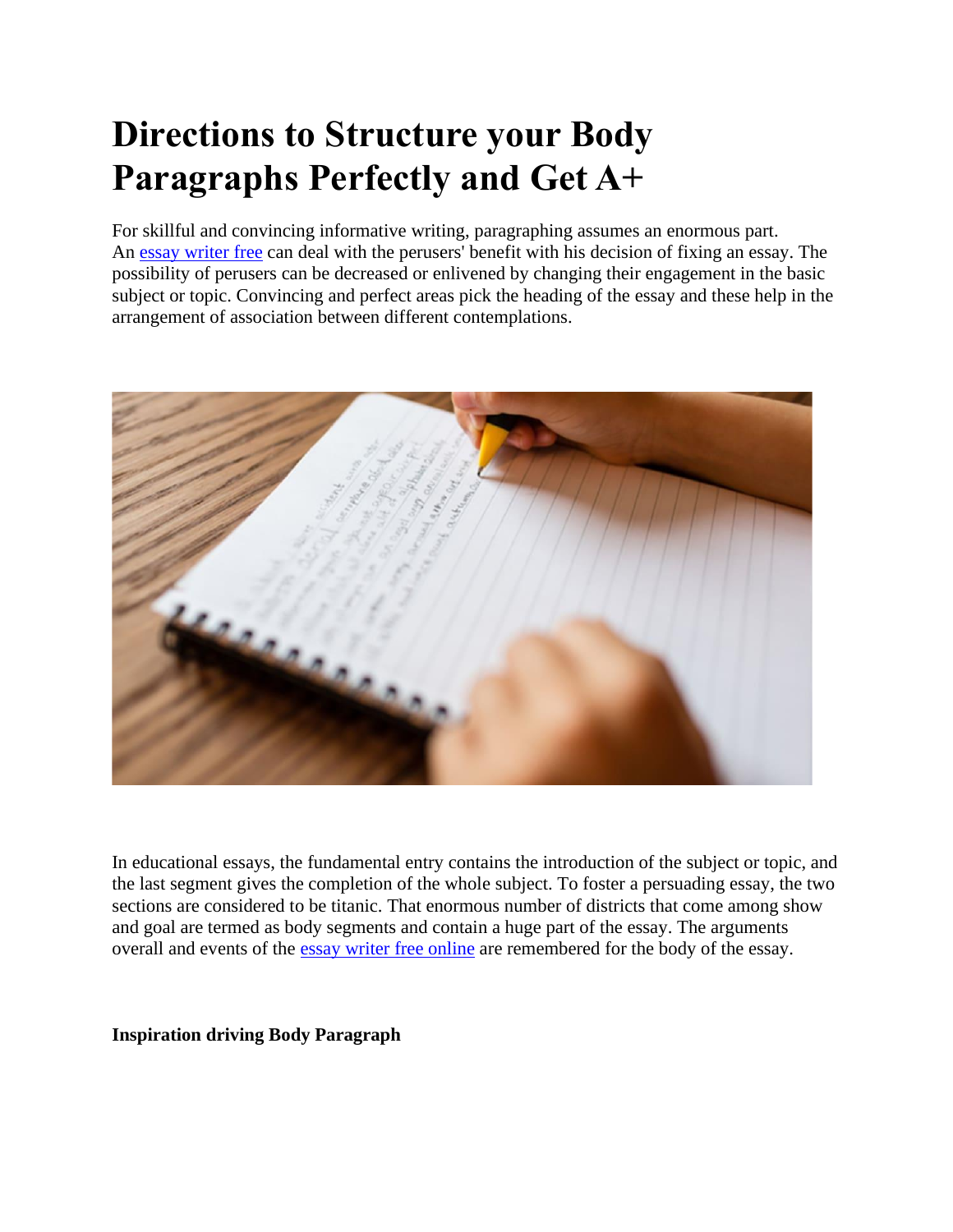Body districts truly give the explanation and safeguard of all centers which get raised in the idea statement. Body regions give development to the substance of the essay and keep the movement of information smooth from the introduction past what many would think about conceivable. Different arguments get legitimized in these segments and keep the true blue movement of content in the essay. Expecting one related segment to get missed in the body, it can divert the information and fall to pieces its effect. The accomplishment of the essay depends on how you structure the body segments considering the way that the fundamental substance of the essay is remembered for the body segments.

Numerous students find it difficult to write an essay due to the misfortune of writing and assessment limits. Such students can get paper writing services from different service providers in the world. Students can get customized papers or essays from getting this service from expert [essay writer free.](https://www.essaywriter.college/) There are unequivocal methodology and tips which can be used to get created entries. These frameworks and tips are as shown by the going with:

## **Topic Sentence**

The focal sentence of the segment is considered as the more unassuming than normal theory statement of the specific segment. The topic sentence ought to be made so it can address all fundamental worries of the essay and spread out the relationship among district and thought statement. A respectable topic sentence provides the perusers with a layout of the whole locale. Tolerating students engage topic sentences with the objective that it becomes too stupefied and makes the perusers overwhelmed, it will lose its common sense. The topic sentence should be more unobtrusive and in straightforward language so perusers can get it.

### **Void the Topic Sentence**

Only resulting to fostering the topic sentence, students need to cleanse the topic sentence in the segment. It might be done by developing and explaining all pieces of the topic sentence. You will analyze that immense number of centers and certified factors which can show or stay aware of your topic sentence. Students can write at any rate an immense number as fundamental to explain the topic sentence. Notwithstanding, do excuse too numerous obsessions in a singular segment. Make individual segments for each point or affirmation. One segment ought to remember one fundamental idea for any case if you have not done this, you truly need to reexamine the whole segment or, no uncertainty you can look for the writer and deals them to [write essay for me.](https://www.5staressays.com/)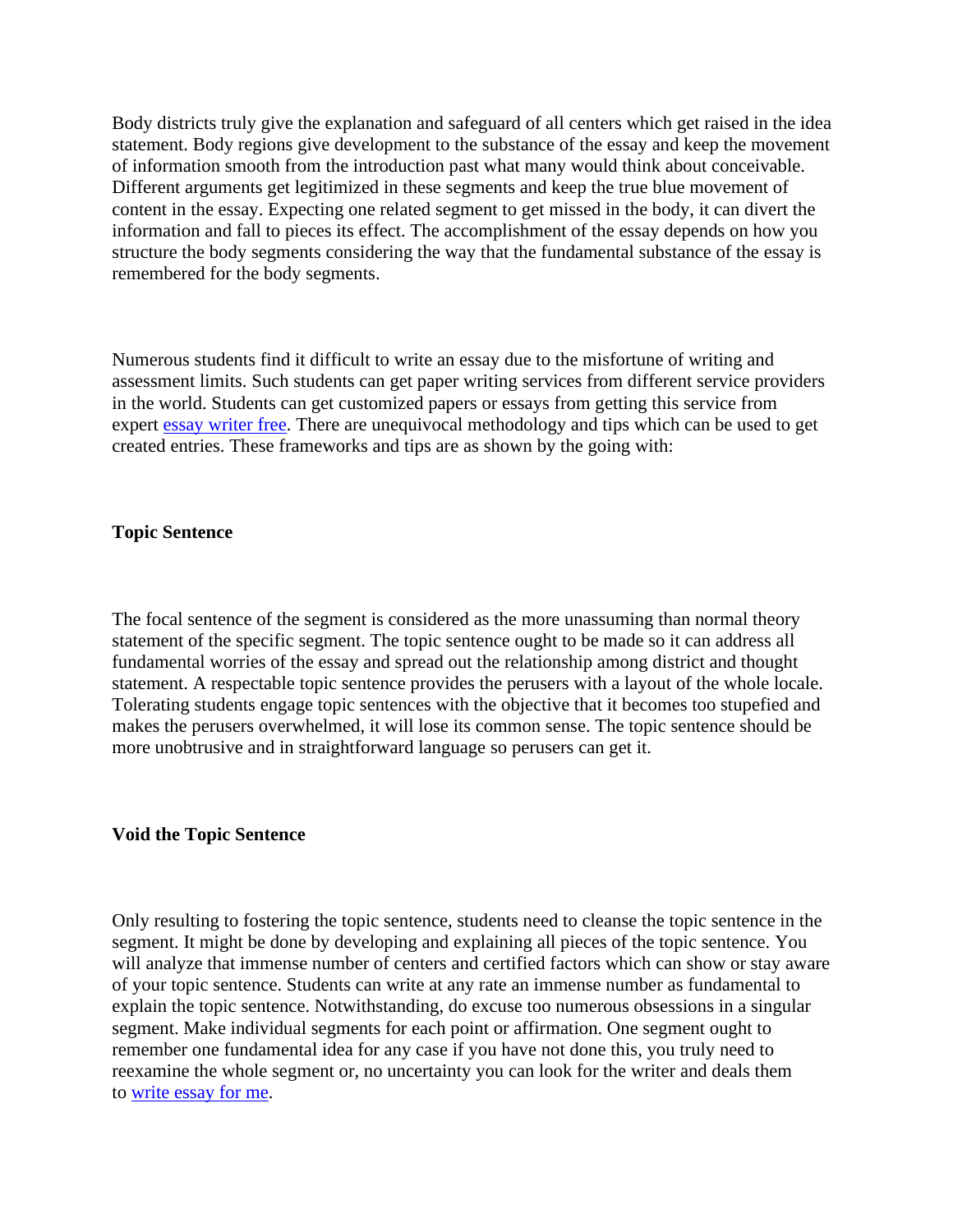# **Give Evidence**

The going with most immense development is to give supporting assertion to the topic sentence. For supporting check you can use different arguments, authentic factors, information, and references from reliable sources. The explanation here is to address extraordinary thoughts with references to fundamental sources. Books, studies, articles, and experiences can be used as supporting assertion.

# **Assessment of Evidence**

Areas with hanging confirmation separate the impact of the whole essay. It is the commitment of a writer or inspector to associate the fundamental arguments with the supporting insistence to keep the phenomenal movement of information in the essay. It might be done by explanation, interpretation, and assessment of verification. Counter Arguments can moreover be acquainted with set forth your case considerably more effectively and strong and on the off chance that you can't perform the assignment, you can request that someone [help me write my paper.](https://www.sharkpapers.com/)

# **Show you Objective**

This movement of fixing fuses 2 segments. In the secret development, tie up all segments in the body of the essay body by a restatement of the topic sentence. To forestall unquestionable overt repetitiveness, use a substitute language. It is a basic development since it confers that your argument has been shown in the part. In the accompanying development, tie up all of the segments of the essay so these showcase the recommendation statement of the paper. This movement is fundamental for the arrangement of linkage between the standard certification of the essay and the whole discussion.

### **Change**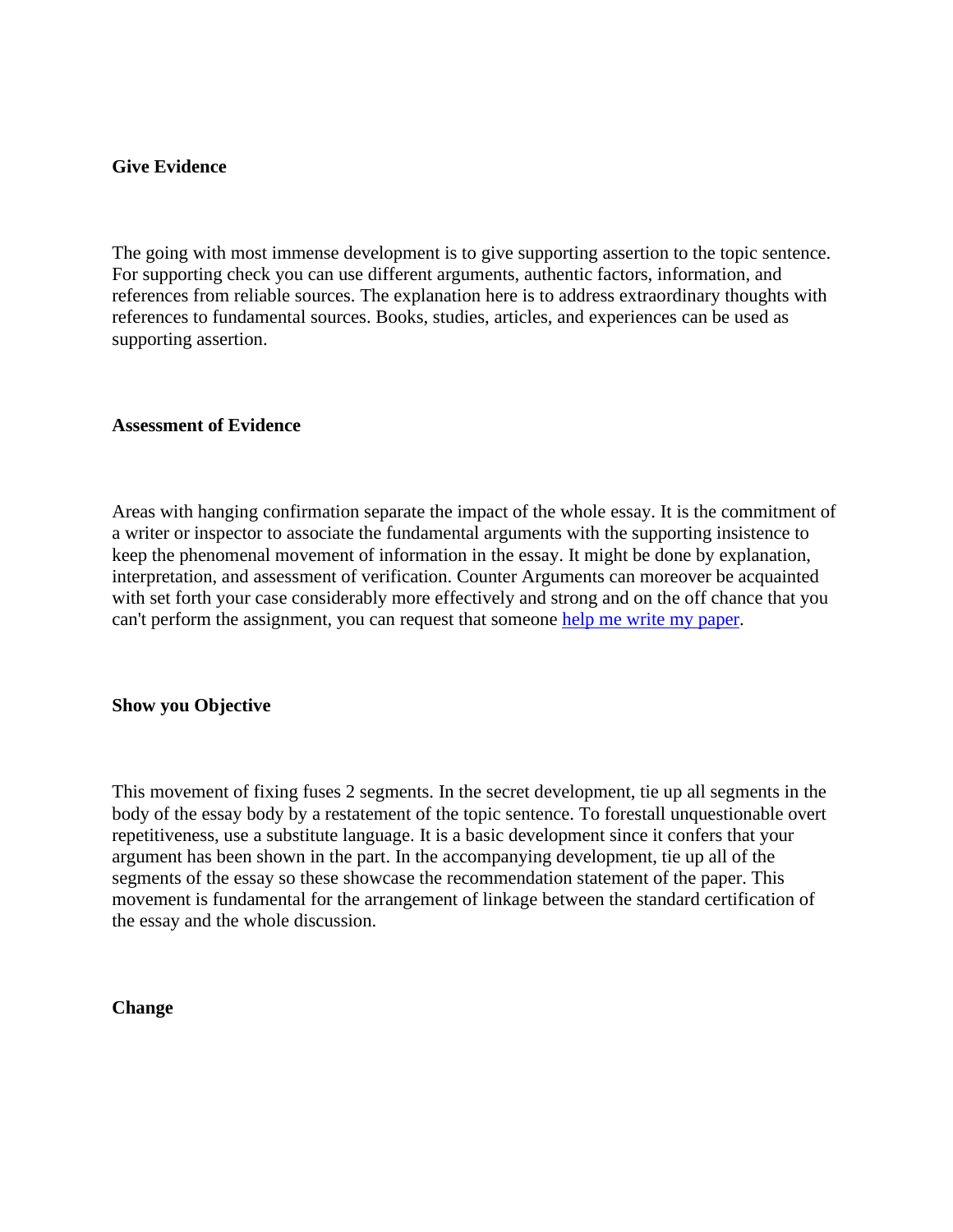Change goes likely as an expansion between different segments of the essay. From the rule segment to the last leftover one, attempt to use basic advancement words or clarifications. These change words or clarifications give a smooth association between different assessments and keep them strong and clear. Students should know about the different change words and clarifications so they can use the most appropriate ones. Expecting they have near no knowledge into these words it will truly become trying for them to connect different considerations. These advancement words are even used in the show and end section so these are enormous for the whole essay or get the [free paper writing service](https://www.collegeessay.org/) bearing.

Students can join this enormous number of methodology for sensible fixing of the body segments of the essay. in case you genuinely dismissal to perceive how to structure body districts you can interest to write my paper or essay to different writing affiliations open beginning with one side of the planet then onto the following. You can find support from experienced writers or experts too.

**Useful Resources :**

[Are Essay Writing Companies Legal?](https://essaywriternow.com/essay-writing-service/are-essay-writing-companies-legal)

[Are Essay Writing Services Important for Students?](https://theessaywritingservice.com/essay-writing-service/are-essay-writing-services-important-for-students)

[Are Paper Writing Services Worth Your Time?](https://writemyessayfast.net/paper-writing-service/are-paper-writing-services-worth-your-time)

Argumentative Essay - [Writing Guide, Outline and Topics](https://essaywriternow.com/blog/argumentative-essay)

Argumentative Essay Outline - [A Complete Format & Template](https://essaywriternow.com/blog/argumentative-essay-outline)

**For More Information :**